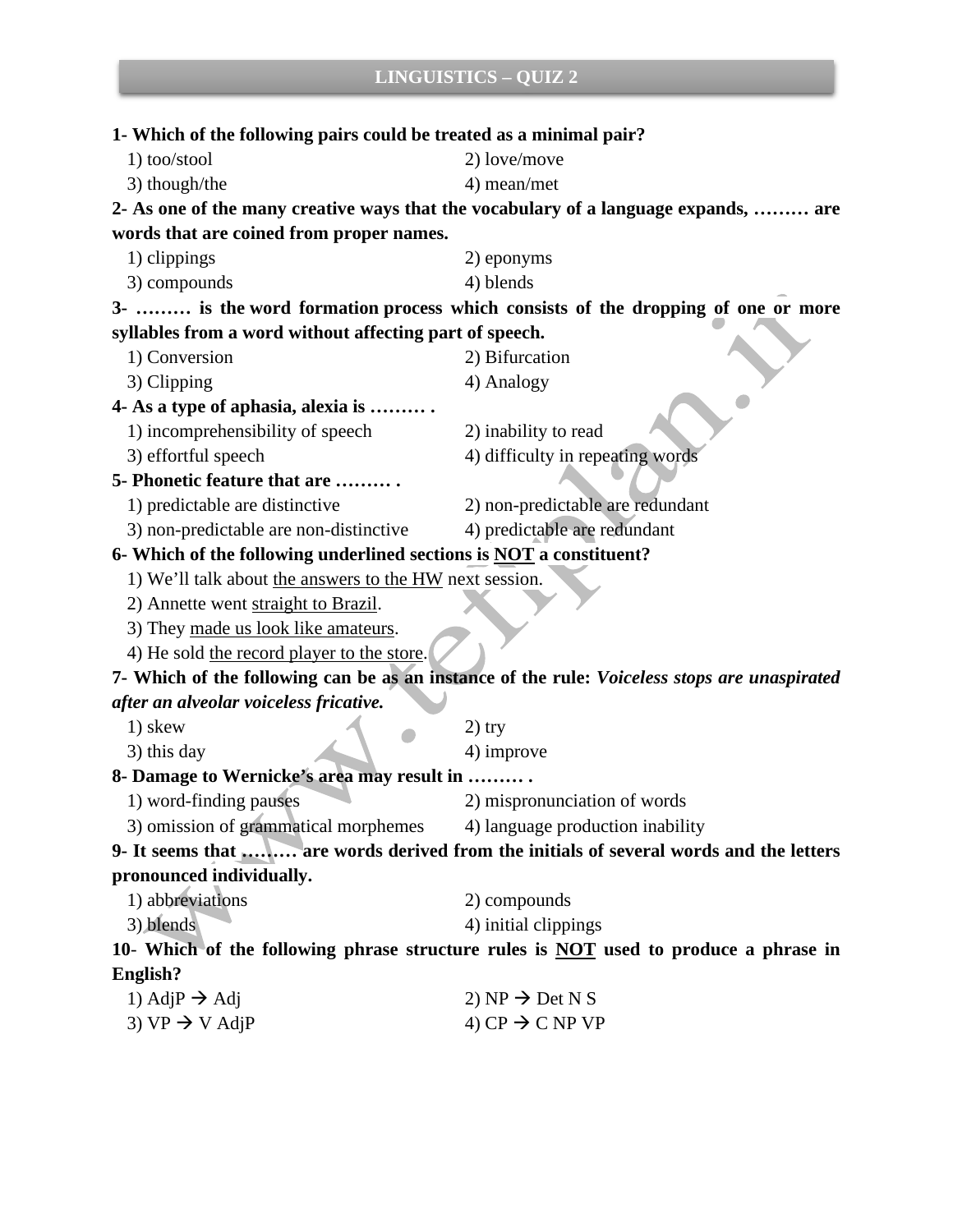| 11-  exists between pairs of allophones when one or the other can occur without            |                                       |
|--------------------------------------------------------------------------------------------|---------------------------------------|
| affecting the meaning of morphemes.                                                        |                                       |
| 1) Assimilatory function                                                                   | 2) Complementary distribution         |
| 3) Free variation                                                                          | 4) Feature redundancy                 |
| 12- What is the relevant word-formation process in the sentence 'I was enthused over the   |                                       |
| performance'?                                                                              |                                       |
| 1) backformation                                                                           | 2) zero derivation                    |
| 3) appellation                                                                             | 4) function shift                     |
| 13- Which of the following is <b>NOT</b> evidence for brain lateralization?                |                                       |
| 1) Dichotic listening                                                                      | 2) Event-related brain potentials     |
| 3) Split brains                                                                            | 4) Hemiplegics                        |
| 14- When one sound is changed into another because of the influence of the neighboring     |                                       |
| sound, there is said to be a process of                                                    |                                       |
| 1) assimilation                                                                            | 2) umlauting                          |
| 3) liaison                                                                                 | 4) segment insertion                  |
| 15- Words such as 'suffixable' and 'predetermination' belong to the word-formation process |                                       |
| known as                                                                                   |                                       |
| 1) pejoration                                                                              | 2) backformation                      |
| 3) acronym                                                                                 | 4) derivation                         |
| 16- Which of the following is an instance of portmanteau word-formation process?           |                                       |
| 1) 'telecast' from televise and broadcast                                                  | 2) 'VCR' from video cassette recorder |
| 3) 'wallpaper' from wall and paper                                                         | 4) 'babysit' from babysitter          |
| 17- The initial sounds in 'clear' and 'task' are                                           |                                       |
| 1) phonetically the same                                                                   | 2) produced with extra puff of air    |
| 3) allophones of a single phoneme                                                          | 4) distinguished through voicing      |
| 18- Which of the following is among tasks used to determine how humans access the lexicon  |                                       |
| in their mind?                                                                             |                                       |
| 1) Late closure                                                                            | 2) Minimal attachment                 |
| 3) Naming task                                                                             | 4) Semantic priming                   |
| 19- Which of the following sentences has undergone extraposition TR?                       |                                       |
| 1) I am really shocked by the story.                                                       |                                       |
| 2) Going abroad has always been my dream.                                                  |                                       |
| 3) That he is married was obvious to me.                                                   |                                       |
| 4) It is unbelievable that he killed his father.                                           |                                       |
| 20- In the sentence "The child is envious of his older brother"                            |                                       |
| 1) his older brother is immediately dominated by S                                         |                                       |
| 2) S consists of $NP$ , V, $PP$                                                            |                                       |
| 3) there are two AdjP nodes                                                                |                                       |
| 4) is functions as the auxiliary                                                           |                                       |